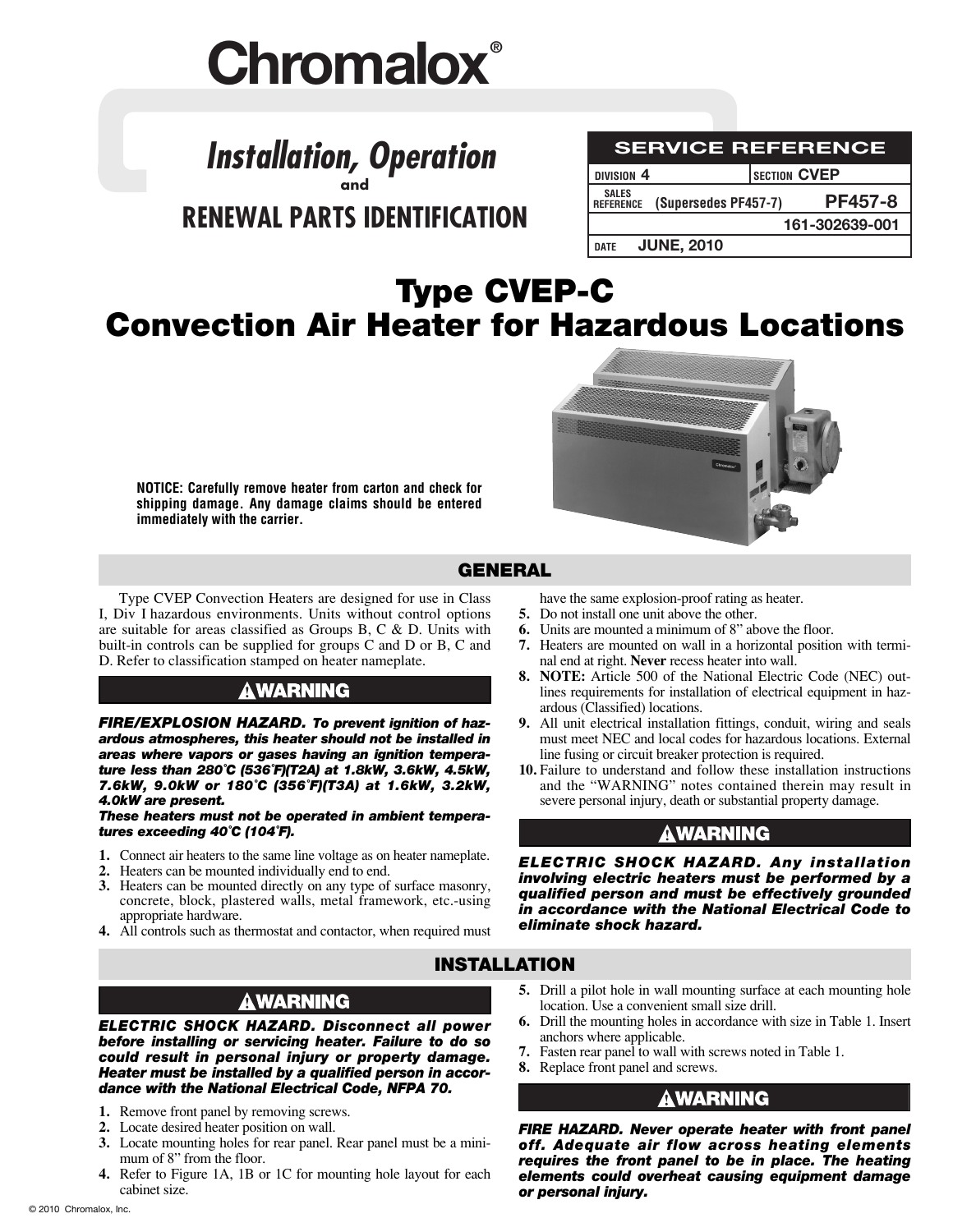## **INSTALLATION**

#### **CVEP MODELS WITHOUT CONTROLS — GROUPS B, C AND D**



#### **Dimensions (In.)**

| kW                                               | A  | B  | C  | D  |
|--------------------------------------------------|----|----|----|----|
| 1.6<br>1.8<br>3.6                                | 34 | 20 | 10 |    |
| $3.2\,$<br>7.6                                   | 58 | 32 | 16 | 13 |
| $\begin{array}{c} 4.0 \\ 4.5 \end{array}$<br>9.0 | 70 | 48 | 24 | 11 |

#### **CVEP MODELS WITH BUILT-IN CONTROLS — GROUPS B, C AND D**



## **Dimensions (In.)**

| kW                                               | A  | B  | C  | D  |
|--------------------------------------------------|----|----|----|----|
| 1.6<br>1.8<br>3.6                                | 34 | 20 | 10 |    |
| 3.2<br>7.6                                       | 58 | 32 | 16 | 13 |
| $\begin{array}{c} 4.0 \\ 4.5 \end{array}$<br>9.0 | 70 | 48 | 24 | 11 |

#### **CVEP MODELS WITH THERMOSTAT ONLY — GROUPS C AND D**



#### **Dimensions (In.)**

| kW                                               | A  | B  | C  | D  |
|--------------------------------------------------|----|----|----|----|
| 1.6<br>$\frac{1.8}{3.6}$                         | 34 | 20 | 10 | 7  |
| $3.2\,$<br>7.6                                   | 58 | 32 | 16 | 13 |
| $\begin{array}{c} 4.0 \\ 4.5 \\ 9.0 \end{array}$ | 70 | 48 | 24 | 11 |

#### **Table 1 — Suggested Heater Mounting Screws — Types and Sizes**

| <b>Type of Mounting</b><br><b>Surface</b>         | ** Accessory<br><b>Hardware</b><br><b>Screw Type</b> |                                                       | <b>Drill Size and Type</b> | <b>Screw Size to Fit</b><br><b>Mtg Hole Size</b> |
|---------------------------------------------------|------------------------------------------------------|-------------------------------------------------------|----------------------------|--------------------------------------------------|
| Concrete Block                                    | Ackerman                                             | Rd. Hd. Mach. Steel                                   | 1/2" Masonry               | $+1/4$ " x 20 xlq                                |
| Masonry                                           | Lead Anchor                                          | Rd. Hd. Mach Steel or Pan Hd.<br>Metal (Self Tapping) | 5/16" Masonry              |                                                  |
| Wood Studs                                        |                                                      | Wood or Metal (Self Tapping)                          |                            |                                                  |
| Plaster wall Hollow or<br>Similar Type            |                                                      | <b>Toggle Bolt</b>                                    | #7 Twist                   |                                                  |
| * Metal Beam.<br>Nuts<br>Washers<br>Channel, etc. |                                                      | Rd. Hd. Mach. Steel                                   | #7 Twist                   |                                                  |



\*If clearance permits use washer, lockwasher and nut; otherwise drill and tap to these lengths add thickness of beam, washers, nut, etc.

\*\*If mounting structure permits. Except plastered hollow walls explosive type anchors can be used. Suggested size noted in Table and/or sketches be used to determine size of anchors.

†Select overall length of screw to provide a minimum penetration of 1 inch into base wall material.

**Figure 1B**

**Figure 1A**

**Figure 1C**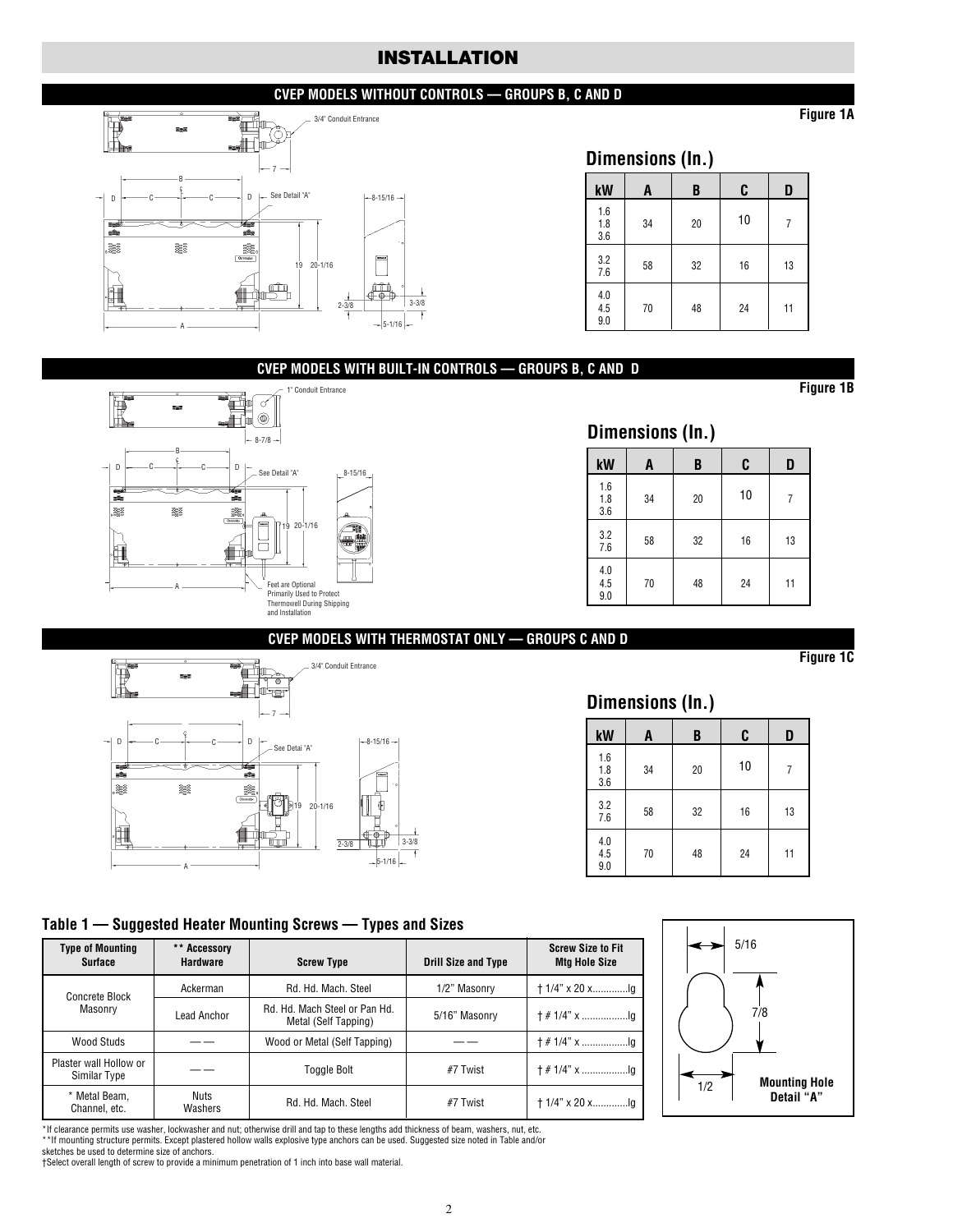### **WIRING**

## **AWARNING**

*ELECTRIC SHOCK HAZARD. Any installation involving electric heaters must be performed by a qualified person and must be effectively grounded in accordance with the National Electrical Code to eliminate shock hazard.*

**1.** All wiring should be done in accordance with local codes and the National Electrical Code by a qualified person as defined in the NEC.

#### **CAUTION:** *Use copper conductors only.*

- **2.** Rough-in-line-wiring to unit in manner approved for hazardous locations. (See warning below.)
- **3.** Wire per diagrams 1 through 6 based on the rating and control options listed in table 2. Refer to table 3 for amperage specifications.
- **4.** Remove cover of conduit box for connections. Use either opening and plug the other with the plug provided.
- **5.** In single phase units the heaters must be wired in parallel, combining L1 to L1, L2 to L2 and for 3 phase unit, L3 to L3.
- **6.** Re-assemble cover with a minimum of 7 turns.

## **A WARNING**

*FIRE/EXPLOSION HAZARD.(Group B atmospheres) To prevent ignition of Group B atmospheres, conduit runs must not exceed 3/4" in size and all conduit runs 1/2" size and larger must have a sealing fitting connected within 2", 6" or 18" of the terminal enclosure depending on the exact model. For correct placement, refer to data located on the enclosure label.*



#### **OPERATION**

#### *property damage, back-up controls are essential.*

*The system designer is responsible for the safety of this equipment and should install adequate back-up controls and safety devices with their electric heating equipment. Where the consequences of failure could result in personal injury or*

A CAUTION

**1.** Do not operate heater at voltages in excess of that stamped on the heater since excess voltage will shorten heater life and cause high element temperatures which may exceed allowable temperatures of operation in a hazardous atmosphere.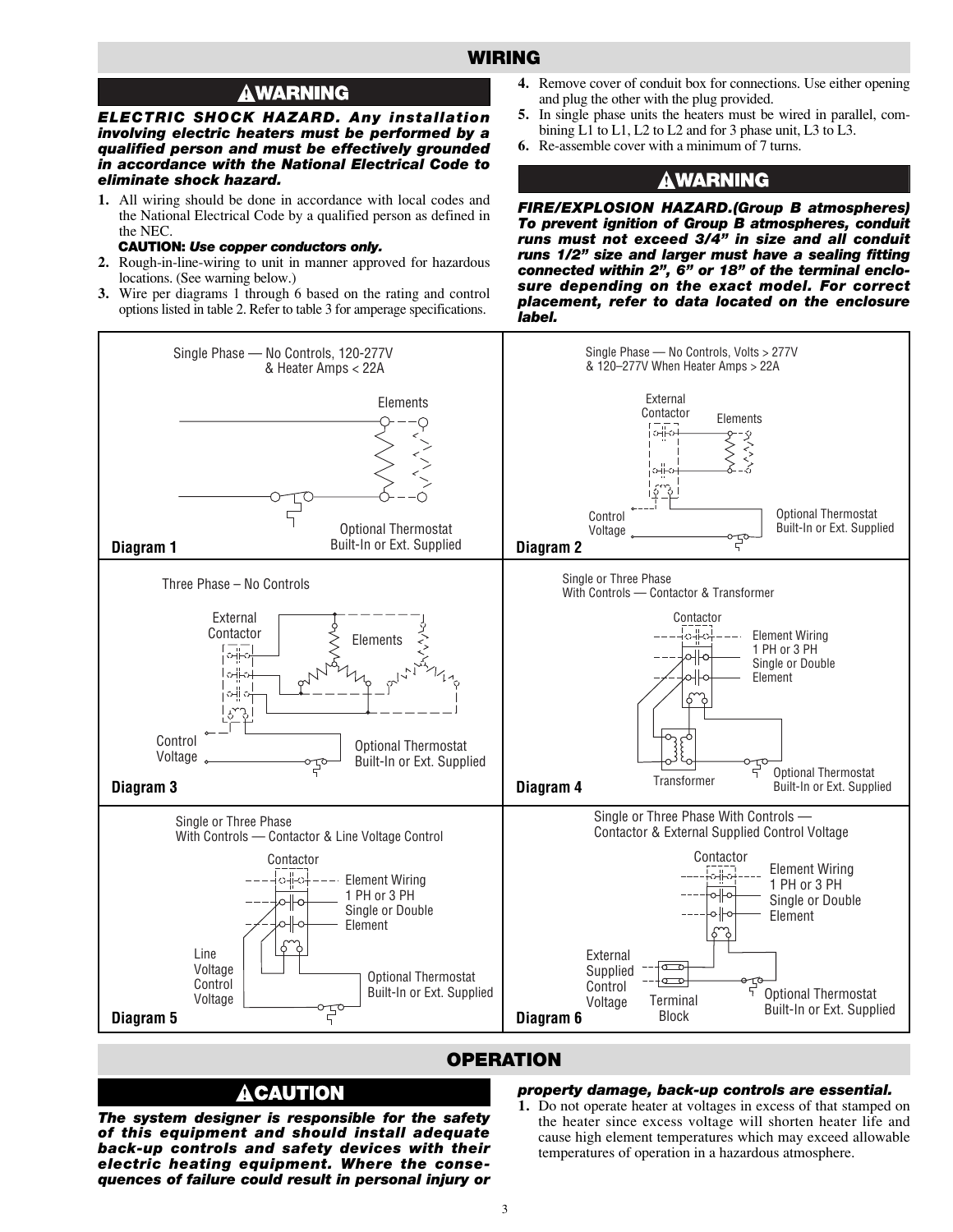## **MAINTENANCE**

## **AWARNING**

*ELECTRIC SHOCK HAZARD. Disconnect all power before installing or servicing heater. Failure to do so could result in personal injury or property damage. Heater must be installed by a qualified person in accordance with the National Electrical Code, NFPA 70.*

- **1.** Before activating for next heating season, vacuum or use compressed air to remove accumulated dust or lint, which otherwise may restrict proper air flow.
- **2.** Periodically check all electrical connections and retighten to avoid electrical wiring difficulties.
- **3.** Check to ensure terminal cover is tightly closed, before energizing.



## **ELEMENT REPLACEMENT**

## **AWARNING**

*ELECTRIC SHOCK HAZARD. Disconnect all power before installing or servicing heater. Failure to do so could result in personal injury or property damage.*

- **1.** Disconnect power from circuit.
- **2.** Remove cover from junction box and disconnect element wiring.
- **3.** Remove front panel by removing screws.
- **4.** Loosen aluminum coupling connecting element to junction box.
- **5.** Remove screws and bracket holding element end opposite junction box.
- **6.** Disconnect aluminum coupling connection element to junction box.
- **7.** Remove element from cabinet.
- **8.** Install element in reverse sequence.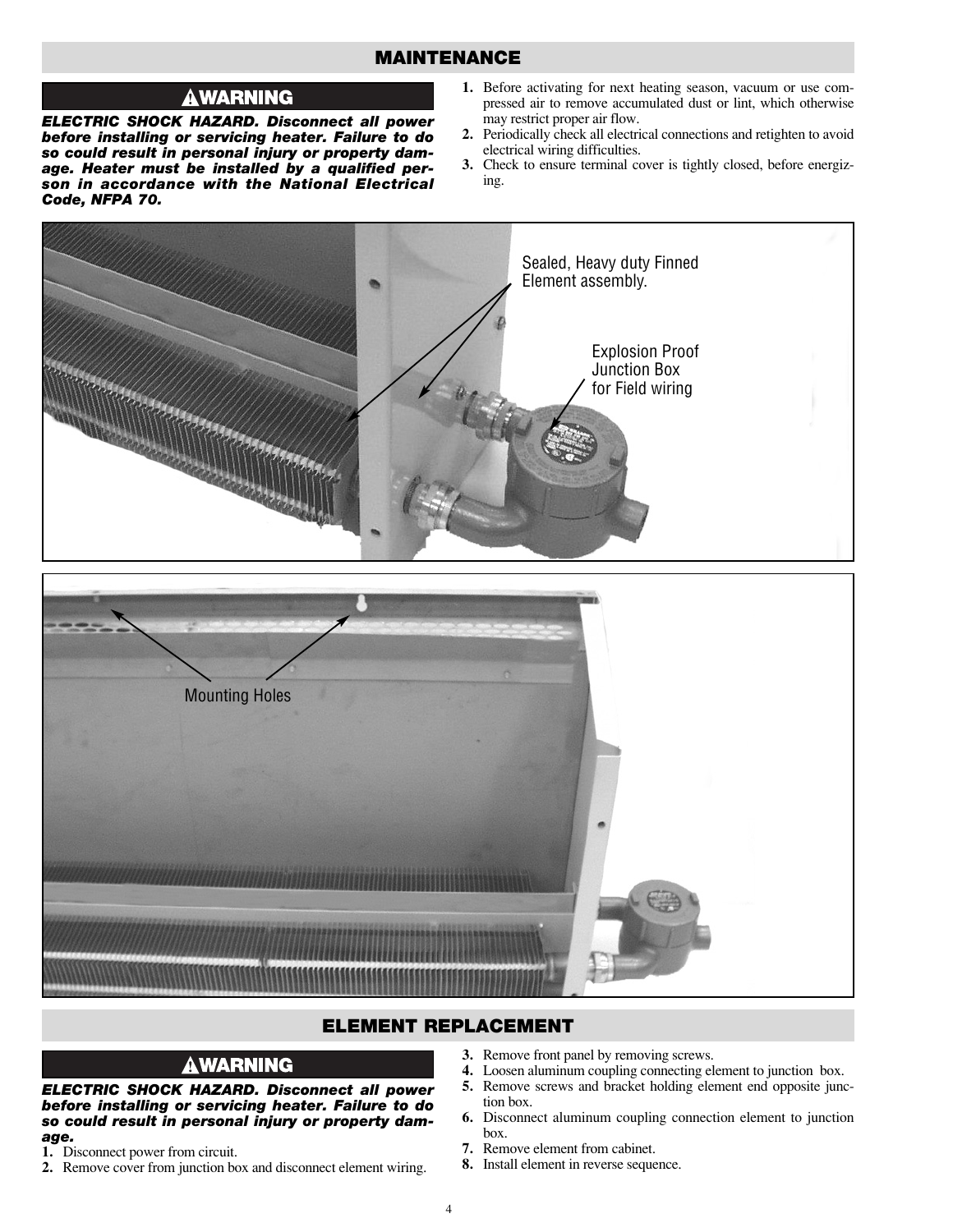## **RENEWAL PARTS IDENTIFICATION**

## **MANUFACTURER MODEL NUMBER BREAKDOWN (located on unit nameplate)**

## CVEP-C | 36 | 2 | 1 | 30 | 42 **Model CVEP Explosion Proof Convection Heater Temperature Rating CVEP-C Code kW ID Number ˚F ˚C (BTU)** 16 1.6 T3A 356 180 5,500 18 1.8 T2A 536 280 6,150 32 3.2 T3A 356 180 11,000 36 3.6 T2A 536 280 12,300 40 4.0 T3A 356 180 13,600 45 4.5 T2A 536 280 15,350 76 7.6 T2A 536 280 25,930 90 9.0 T2A 536 280 30,700 **Code Voltage Maximum kW Allowable**  $\begin{array}{c|c|c|c|c} 1 & 120 & 1.8 \\ 2 & 240 & 9.0 \end{array}$  $\begin{array}{c|c|c|c|c} 2 & 240 & 9.0 \\ 3 & 380 & 9.0 \end{array}$ 3 380 9.0 4 480 9.0 5 415 9.0 6 575 9.0 7 277 9.0 8 208 9.0 9 600 9.0 **Code Phase** 1 1Ø 3 3Ø (Not available in 120, 277V) **Control Combination Code Contactor Transformer Secondary** 00 None None 30 24 Volt 24 Volt 31 24 Volt None 32 120 Volt 120 Volt 120 Volt 34 208/240 Volt None 35 277 Volt None **Code Temperature Control** 00 None<br>40 Thern 40 Thermostat 40 - 90˚F Group B, C & D 42 Thermostat Group C & D 50 - 90˚F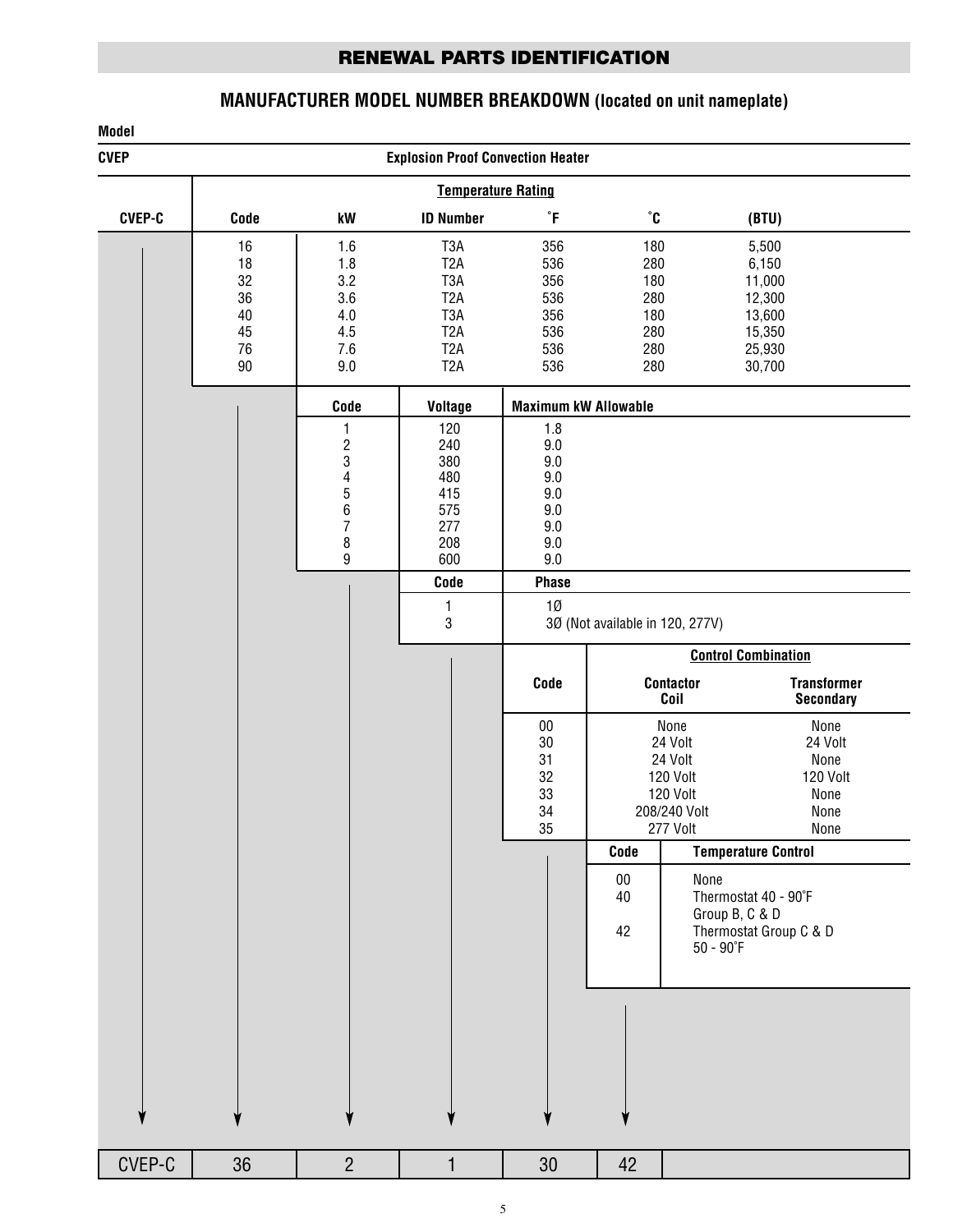## **TABLE 2 — TEMPERATURE SPECIFICATIONS<br>DIMENSIONS REPLACEMENTS ELEMENTS REQ ELEMENTS REQUIREMENTS**

## **Temperature Rating T3A 356˚F (180˚C) Common To Units W & W/O Suffix B**

| kW  | <b>BTU</b> | <b>Volts</b> | <b>Phase</b> | <b>Amps</b> | Model        | <b>Width A</b> | <b>Height B</b> | Depth C      | $Wt.$ (Lbs.) | <b>Element P/N</b> | Qty.                                       |
|-----|------------|--------------|--------------|-------------|--------------|----------------|-----------------|--------------|--------------|--------------------|--------------------------------------------|
| 1.6 | 5,500      | 208          |              | 7.7         | CVEP-C-16-81 | 34"            | $20 - 1/16"$    | $8 - 15/16"$ | 58           | 003-304650-002     | $\overline{2}$                             |
| 1.6 | 5,500      | 208          | 3            | 4.4         | CVEP-C-16-83 | 34"            | $20 - 1/16"$    | $8 - 15/16"$ | 58           | 003-304650-005     |                                            |
| 1.6 | 5.500      | 240          |              | 6.7         | CVEP-C-16-21 | 34"            | $20 - 1/16"$    | $8 - 15/16"$ | 58           | 003-304650-096     | $\begin{array}{c} 2 \\ 2 \\ 2 \end{array}$ |
| 1.6 | 5,500      | 240          | 3            | 3.8         | CVEP-C-16-23 | 34"            | $20 - 1/16"$    | $8 - 15/16"$ | 58           | 003-304650-006     |                                            |
| 1.6 | 5,500      | 277          |              | 5.8         | CVEP-C-16-71 | 34"            | $20 - 1/16"$    | $8 - 15/16"$ | 58           | 003-304650-004     |                                            |
| 1.6 | 5,500      | 480          |              | 3.3         | CVEP-C-16-41 | 34"            | $20 - 1/16"$    | $8 - 15/16"$ | 58           | 003-304650-091     | $\frac{2}{2}$                              |
| 1.6 | 5,500      | 480          | 3            | 1.9         | CVEP-C-16-43 | 34"            | $20 - 1/16"$    | $8 - 15/16"$ | 58           | 003-304650-009     | $\overline{c}$                             |
| 1.6 | 5,500      | 575          | 3            | 1.6         | CVEP-C-16-63 | 34"            | $20 - 1/16"$    | $8 - 15/16"$ | 58           | 003-304650-010     | $\overline{c}$                             |
| 3.2 | 11.000     | 208          |              | 15.4        | CVEP-C-32-81 | 58"            | $20 - 1/16"$    | $8 - 15/16"$ | 94           | 003-304650-023     | $\overline{c}$                             |
| 3.2 | 11.000     | 208          | 3            | 8.9         | CVEP-C-32-83 | 58"            | $20 - 1/16"$    | $8 - 15/16"$ | 94           | 003-304650-026     | $\overline{\mathbf{c}}$                    |
| 3.2 | 11.000     | 240          |              | 13.3        | CVEP-C-32-21 | 58"            | $20 - 1/16"$    | $8 - 15/16"$ | 94           | 003-304650-097     | $\overline{\mathbf{c}}$                    |
| 3.2 | 11,000     | 240          | 3            | 7.7         | CVEP-C-32-23 | 58"            | $20 - 1/16"$    | $8 - 15/16"$ | 94           | 003-304650-027     | $\overline{c}$                             |
| 3.2 | 11.000     | 277          |              | 11.6        | CVEP-C-32-71 | 58"            | $20 - 1/16"$    | $8 - 15/16"$ | 94           | 003-304650-025     |                                            |
| 3.2 | 11.000     | 480          |              | 6.7         | CVEP-C-32-41 | 58"            | $20 - 1/16"$    | $8 - 15/16"$ | 94           | 003-304650-093     | $\frac{2}{2}$                              |
| 3.2 | 11,000     | 480          | 3            | 3.8         | CVEP-C-32-43 | 58"            | $20 - 1/16"$    | $8 - 15/16"$ | 94           | 003-304650-030     | $\overline{c}$                             |
| 3.2 | 11,000     | 575          | 3            | 3.2         | CVEP-C-32-63 | 58"            | $20 - 1/16"$    | $8 - 15/16"$ | 94           | 003-304650-031     | $\overline{2}$                             |
| 4.0 | 13,600     | 208          |              | 19.2        | CVEP-C-40-81 | 70"            | $20 - 1/16"$    | $8 - 15/16"$ | 112          | 003-304650-045     | $\mathbf{2}$                               |
| 4.0 | 13,600     | 208          | 3            | 11.1        | CVEP-C-40-83 | 70"            | $20 - 1/16"$    | $8 - 15/16"$ | 112          | 003-304650-048     | $\overline{\mathbf{c}}$                    |
| 4.0 | 13,600     | 240          |              | 16.7        | CVEP-C-40-21 | 70"            | $20 - 1/16"$    | $8 - 15/16"$ | 112          | 003-304650-046     |                                            |
| 4.0 | 13,600     | 240          | 3            | 9.6         | CVEP-C-40-23 | 70"            | $20 - 1/16"$    | $8 - 15/16"$ | 112          | 003-304650-049     | $\frac{2}{2}$                              |
| 4.0 | 13.600     | 277          |              | 14.4        | CVEP-C-40-71 | 70"            | $20 - 1/16"$    | $8 - 15/16"$ | 112          | 003-304650-047     | $\overline{c}$                             |
| 4.0 | 13,600     | 480          |              | 8.3         | CVEP-C-40-41 | 70"            | $20 - 1/16"$    | $8 - 15/16"$ | 112          | 003-304650-094     | $\overline{\mathbf{c}}$                    |
| 4.0 | 13,600     | 480          | 3            | 4.8         | CVEP-C-40-43 | 70"            | $20 - 1/16"$    | $8 - 15/16"$ | 112          | 003-304650-052     | $\overline{\mathbf{c}}$                    |
| 4.0 | 13,600     | 575          | 3            | 7.0         | CVEP-C-40-63 | 70"            | 20-1/16"        | $8 - 15/16"$ | 112          | 003-304650-053     | $\overline{2}$                             |

## **Temperature Rating T2A 536˚F (280˚C)**

| kW      | <b>BTU</b>    | <b>Volts</b> | <b>Phase</b> | <b>Amps</b> | <b>Model</b>    | <b>Width A</b> | <b>Height B</b> | Depth C      | $Wt.$ (Lbs.) | <b>Element P/N</b> | Qty.                    |
|---------|---------------|--------------|--------------|-------------|-----------------|----------------|-----------------|--------------|--------------|--------------------|-------------------------|
| 1.8/3.6 | 6,150/12,300  | 208          |              | 8.7/17.3    | CVEP-C-18/36-81 | 34"            | $20 - 1/16"$    | $8 - 15/16"$ | 46/58        | 003-304650-034     | $1$ or $2$              |
| 1.8/3.6 | 6,150/12,300  | 208          | 3            | 5.0/10.0    | CVEP-C-18/36-83 | 34"            | $20 - 1/16"$    | $8 - 15/16"$ | 46/58        | 003-304650-038     | $1$ or $2$              |
| 1.8/3.6 | 6.150/12.300  | 240          |              | 7.5/15.0    | CVEP-C-18/36-21 | 34"            | $20 - 1/16"$    | $8 - 15/16"$ | 46/58        | 003-304650-098     | 1 or 2                  |
| 1.8/3.6 | 6,150/12,300  | 240          | 3            | 4.3/8.7     | CVEP-C-18/36-23 | 34"            | $20 - 1/16"$    | $8 - 15/16"$ | 46/58        | 003-304650-039     | $1$ or $2$              |
| 1.8/3.6 | 6,150/12,300  | 277          |              | 6.5/13.0    | CVEP-C-18/36-71 | 34"            | $20 - 1/16"$    | $8 - 15/16"$ | 46/58        | 003-304650-036     | $1$ or $2$              |
| 1.8/3.6 | 6.150/12.300  | 480          |              | 3.8/7.5     | CVEP-C-18/36-41 | 34"            | $20 - 1/16"$    | $8 - 15/16"$ | 46/58        | 003-304650-037     | $1$ or $2$              |
| 1.8/3.6 | 6,150/12,300  | 480          | 3            | 2.2/4.3     | CVEP-C-18/36-43 | 34"            | $20 - 1/16"$    | $8 - 15/16"$ | 46/58        | 003-304650-042     | $1$ or $2$              |
| 1.8/3.6 | 6,150/12,300  | 575          | 3            | 1.8/3.6     | CVEP-C-18/36-63 | 34"            | $20 - 1/16"$    | $8 - 15/16$  | 46/58        | 003-304650-043     | $1$ or $2$              |
| 7.6     | 25,930        | 208          |              | 36.5        | CVEP-C-76-81    | 58"            | $20 - 1/16"$    | $8 - 15/16"$ | 94           | 003-304650-055     | $\overline{\mathbf{c}}$ |
| 7.6     | 25,930        | 208          | 3            | 21.1        | CVEP-C-76-83    | 58"            | $20 - 1/16"$    | $8 - 15/16"$ | 94           | 003-304650-058     | $\overline{2}$          |
| 7.6     | 25,930        | 240          |              | 31.7        | CVEP-C-76-21    | 58"            | $20 - 1/16"$    | $8 - 15/16"$ | 94           | 003-304650-099     | $\overline{\mathbf{c}}$ |
| 7.6     | 25,930        | 240          | 3            | 18.3        | CVEP-C-76-23    | 58"            | $20 - 1/16"$    | $8 - 15/16"$ | 94           | 003-304650-059     | $\overline{\mathbf{c}}$ |
| 7.6     | 25,930        | 277          |              | 27.4        | CVEP-C-76-71    | 58"            | $20 - 1/16"$    | $8 - 15/16"$ | 94           | 003-304650-057     | $\overline{c}$          |
| 7.6     | 25,930        | 480          |              | 15.8        | CVEP-C-76-41    | 58"            | $20 - 1/16"$    | $8 - 15/16"$ | 94           | 003-304650-095     | $\overline{2}$          |
| 7.6     | 25,930        | 480          | 3            | 9.1         | CVEP-C-76-43    | 58"            | $20 - 1/16"$    | $8 - 15/16"$ | 94           | 003-304650-062     | $\overline{\mathbf{c}}$ |
| 7.6     | 25,930        | 575          | 3            | 7.6         | CVEP-C-76-63    | 58"            | $20 - 1/16"$    | $8 - 15/16"$ | 94           | 003-304650-063     | $\overline{2}$          |
| 4.5/9.0 | 15,350/30,700 | 208          |              | 21.6/43.3   | CVEP-C-45/90-81 | 70"            | $20 - 1/16"$    | $8 - 15/16"$ | 87/112       | 003-304650-065     | $1$ or $2$              |
| 4.5/9.0 | 15,350/30,700 | 208          | 3            | 12.5/25.0   | CVEP-C-45/90-83 | 70"            | $20 - 1/16"$    | $8 - 15/16"$ | 87/112       | 003-304650-069     | $1$ or $2$              |
| 4.5/9.0 | 15,350/30,700 | 240          |              | 18.8/37.5   | CVEP-C-45/90-21 | 70"            | $20 - 1/16"$    | $8 - 15/16"$ | 87/112       | 003-304650-100     | $1$ or $2$              |
| 4.5/9.0 | 15.350/30.700 | 240          | 3            | 10.8/21.7   | CVEP-C-45/90-23 | 70"            | $20 - 1/16"$    | $8 - 15/16"$ | 87/112       | 003-304650-070     | $1$ or $2$              |
| 4.5/9.0 | 15,350/30,700 | 277          |              | 16.2/32.5   | CVEP-C-45/90-71 | 70"            | $20 - 1/16"$    | $8 - 15/16"$ | 87/112       | 003-304650-067     | $1$ or $2$              |
| 4.5/9.0 | 15,350/30,700 | 480          |              | 9.4/18.8    | CVEP-C-45/90-41 | 70"            | $20 - 1/16"$    | $8 - 15/16"$ | 87/112       | 003-304650-068     | $1$ or $2$              |
| 4.5/9.0 | 15,350/30,700 | 480          | 3            | 5.4/10.8    | CVEP-C-45/90-43 | 70"            | $20 - 1/16"$    | $8 - 15/16"$ | 87/112       | 003-304650-073     | $1$ or $2$              |
| 4.5/9.0 | 15,350/30,700 | 575          | 3            | 4.5/9.0     | CVEP-C-45/90-63 | 70"            | $20 - 1/16"$    | $8 - 15/16"$ | 87/112       | 003-304650-074     | $1$ or $2$              |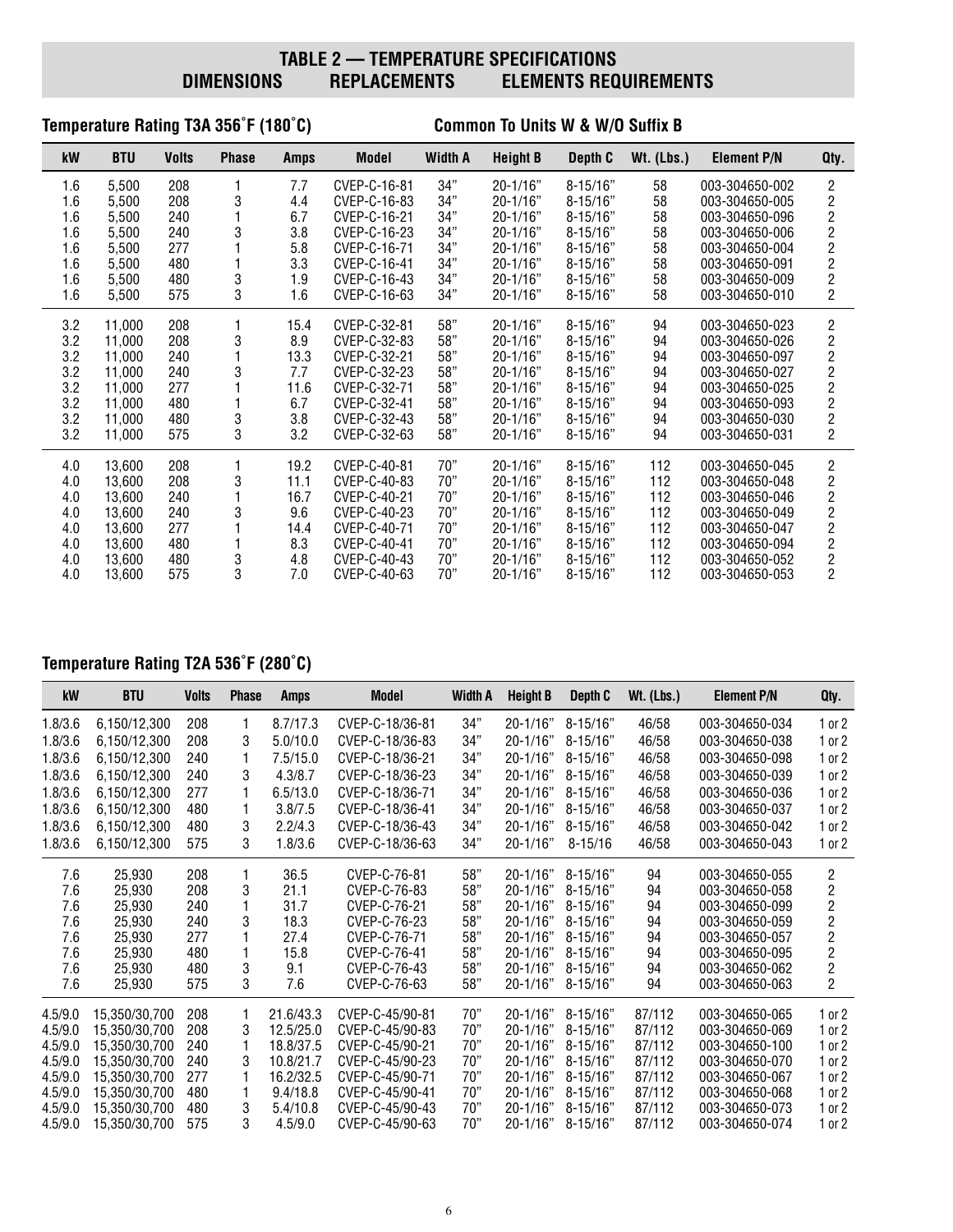## **REPLACEMENT PARTS**

| Model<br><b>Any Voltage</b> | Front<br><b>Cover Assembly</b> | Rear<br><b>Cover Assembly</b> | Riaht<br><b>Side Panel</b> | Left<br><b>Side Panel</b> | Element<br><b>Support Bracket</b> |
|-----------------------------|--------------------------------|-------------------------------|----------------------------|---------------------------|-----------------------------------|
| CVEP-C-16/18/36             | 207-304644-101                 | 207-304644-001                | 207-304644-201             | 304-304644-301            | 027-304646-001                    |
| CVEP-C-32/76                | 207-304644-102                 | 207-304644-002                | 207-304644-201             | 304-304644-301            | 027-304646-001                    |
| CVEP-C-40/45/90             | 207-304644-103                 | 207-304644-003                | 207-304644-201             | 304-304644-301            | 027-304646-001                    |

## **\* Included when unit is equipped with control(s).**